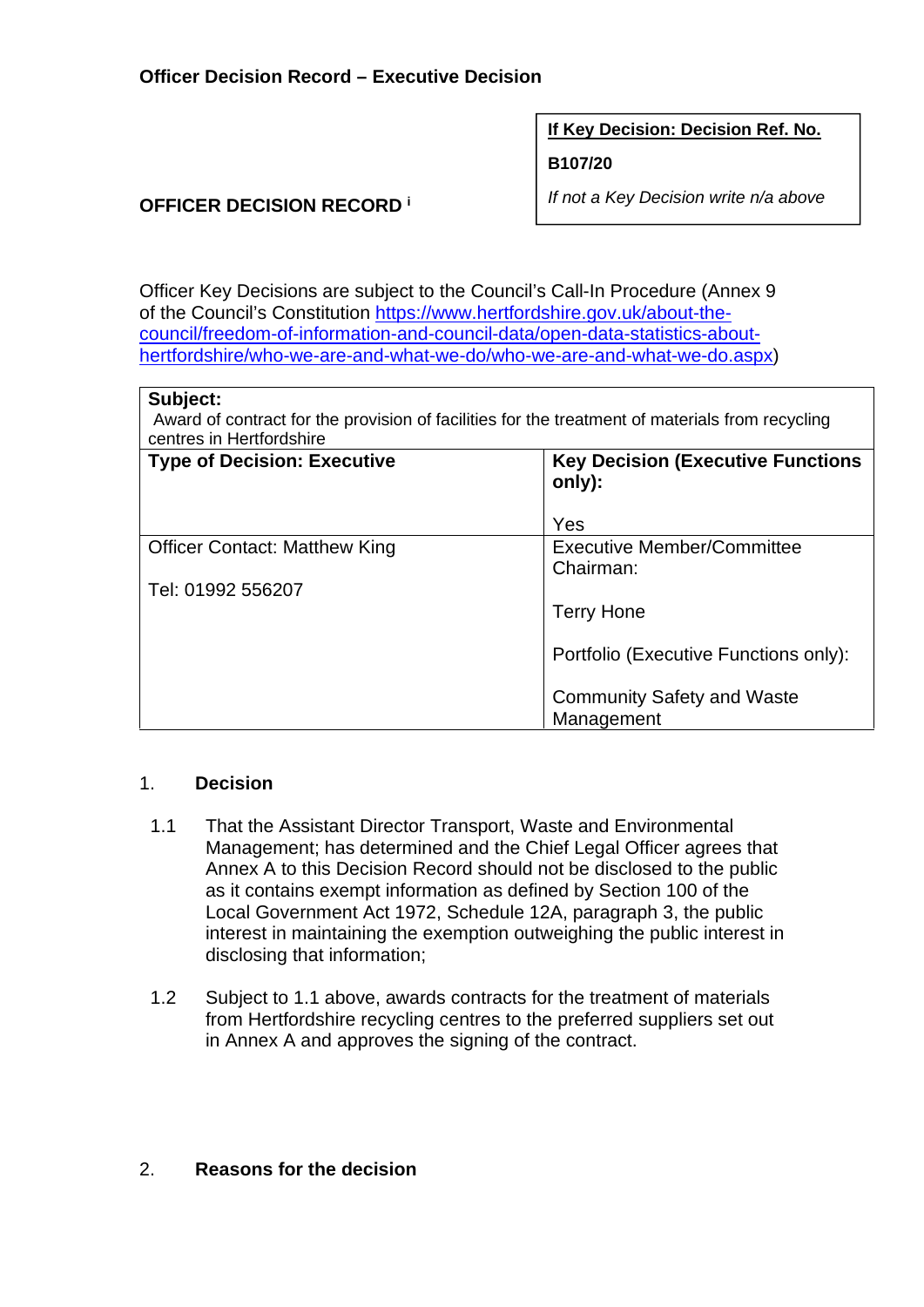- 2.1 As part of the process to bring the recycling centre service in-house contracts for materials were novated from Amey or short-term arrangements were entered, a number of these arrangements are shortly due to expire.
- 2.2 New contracts are required for mixed hardcore (inert) waste, plasterboard, wood, cardboard, rigid plastic, commingled, paper and glass.
- 2.3 The tender was split into six lots and the table below summarises the bid received and the bid that received the highest score.

| Lot | Material(s)                    | Number of bids<br>received | <b>Bidder with</b><br>highest overall<br>score |
|-----|--------------------------------|----------------------------|------------------------------------------------|
|     | Mixed hardcore (inert)         |                            |                                                |
| 2   | Plasterboard                   |                            |                                                |
| 3   | Wood                           |                            |                                                |
|     | Cardboard                      | 5                          |                                                |
| 5   | <b>Rigid plastics</b>          | 3                          |                                                |
| 6   | Commingled, paper<br>and glass | 3                          |                                                |

## 3. **Alternative options considered and rejected**

- 3.1 The alternative option could have been not procuring contracts for these materials and disposing of the street arisings through normal disposal routes. However, this was quickly discounted on the basis of cost and environmental impacts.
- 3.2 Tender submissions were also received from four other bidders, these were rejected on the basis of price when compared with the successful bids.
- 4. **Consultation** *(see Summary of Requirements below)*

## **Was any Councillor consulted? Yes**

#### **If yes:**

(a) Comments of Executive Member

I am content with the decision.

(b) Comments of other consultees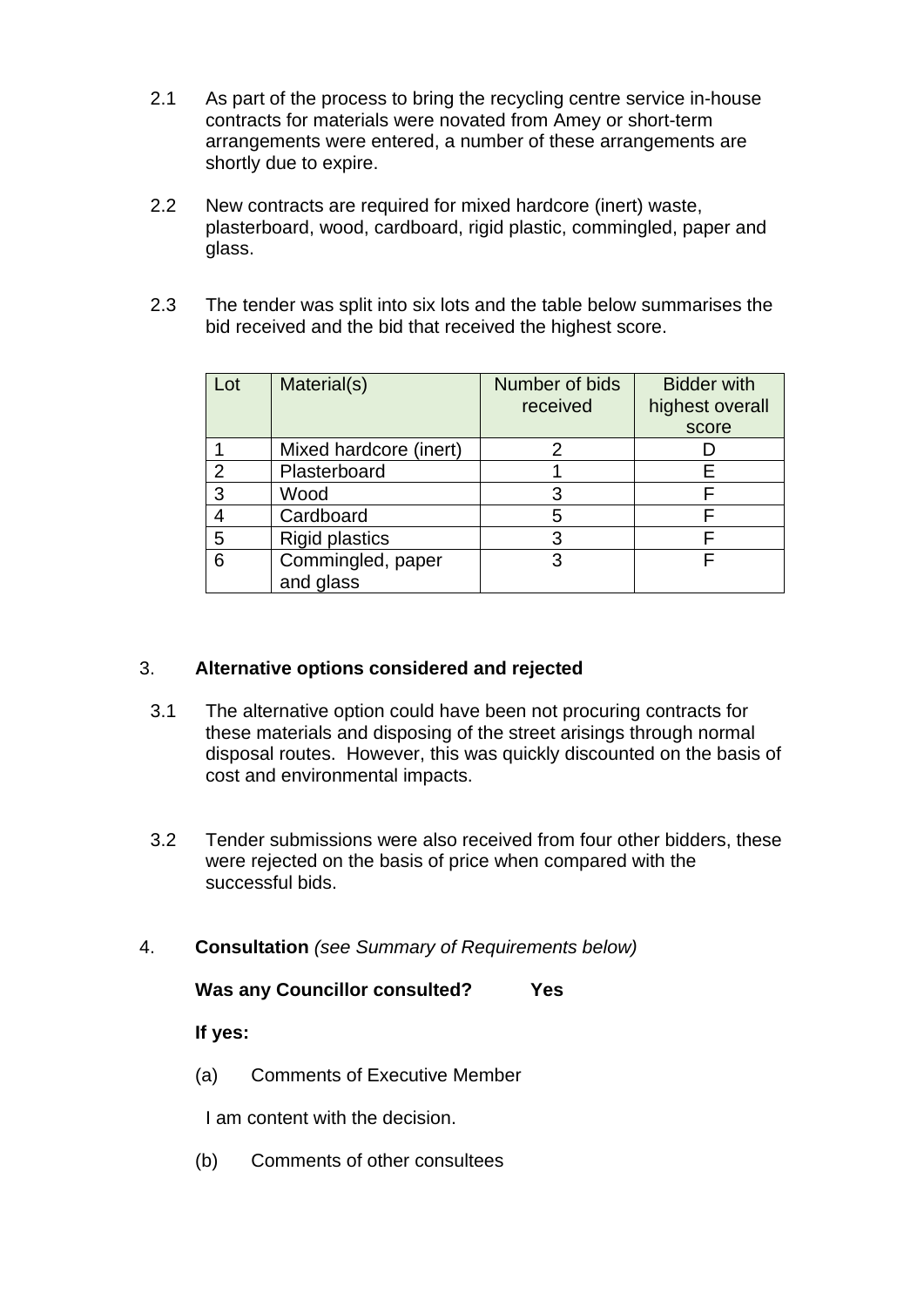None

#### 5. **Any conflict of interest declared by a councillor who has been consulted in relation to the decision**

None

 *(If a Councillor declares a conflict of interest DO NOT PROCEED without seeking advice from Democratic Services or Legal Services).* 

### 6. **Following consultation with the Executive Member, I am proceeding with the proposed decision**

Signed:

Title: Head of Waste Management & Environmental Resource Planning Date: 22/04/2021

Copies of record to:

- All consultees
- hard & electronic copy (if required to be made available for public inspection) to Democratic Services Manager - Room 213 County Hall.<sup>ii</sup>